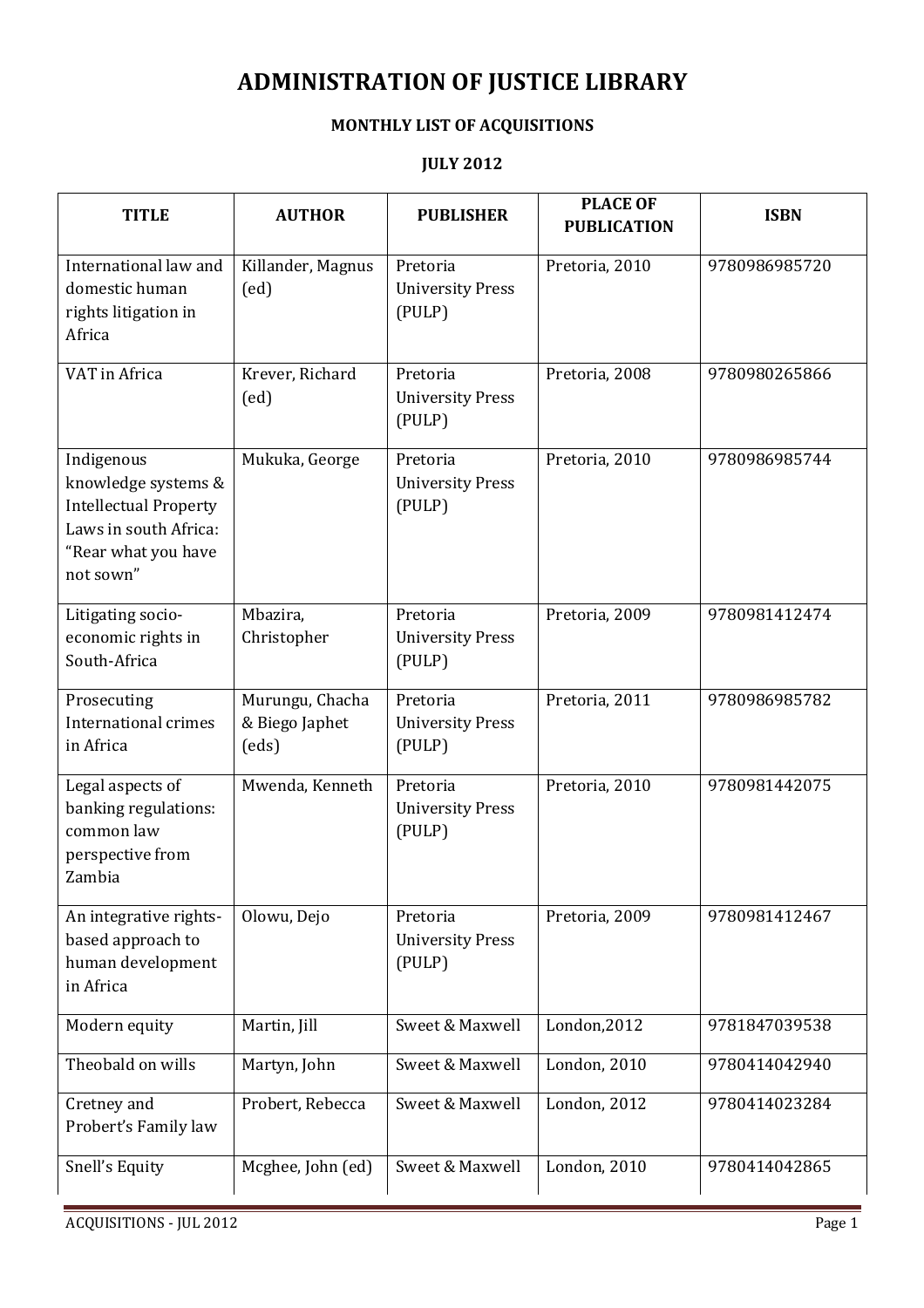| Snell's Equity: first<br>cumulative<br>supplement to the<br>thirty-second edition        | Mcghee, John (ed)        | Sweet & Maxwell                      | London, 2010     | 9780414048744 |
|------------------------------------------------------------------------------------------|--------------------------|--------------------------------------|------------------|---------------|
| Terrell on the law of<br>Patents                                                         | Miller, Richard et<br>al | Sweet & Maxwell                      | London, 2006     | 9781847039033 |
| Stress and quality of<br>working life: current<br>perspectives in<br>occupational health | Rossi, Ana Maria<br>(ed) | <b>Information Age</b><br>Publishing | <b>USA, 2005</b> | 1593114850    |
| <b>Essentials of</b><br>Canadian law: Family<br>Law                                      | Fodden, Simon R.         | Irwin Law                            | Toronto, 1999    | 1552210316    |
| <b>Essentials of</b><br>Canadian law: Family<br>Law                                      | Fodden, Simon R.         | Irwin Law                            | Toronto, 1999    | 1552210316    |
| <b>Essentials of</b><br>Canadian law: Family<br>Law                                      | Fodden, Simon R.         | Irwin Law                            | Toronto, 1999    | 1552210316    |
| <b>Essentials of</b><br>Canadian law: Family<br>Law                                      | Fodden, Simon R.         | Irwin Law                            | Toronto, 1999    | 1552210316    |
| <b>Essentials of</b><br>Canadian law: Family<br>Law                                      | Fodden, Simon R.         | Irwin Law                            | Toronto, 1999    | 1552210316    |
| <b>Essentials of</b><br>Canadian law: Family<br>Law                                      | Fodden, Simon R.         | Irwin Law                            | Toronto, 1999    | 1552210316    |
| <b>Essentials of</b><br>Canadian law: Family<br>Law                                      | Fodden, Simon R.         | Irwin Law                            | Toronto, 1999    | 1552210316    |
| <b>Essentials of</b><br>Canadian law: Family<br>Law                                      | Fodden, Simon R.         | Irwin Law                            | Toronto, 1999    | 1552210316    |
| <b>Essentials of</b><br>Canadian law: Family<br>Law                                      | Fodden, Simon R.         | Irwin Law                            | Toronto, 1999    | 1552210316    |
| <b>Essentials of</b><br>Canadian law: Family<br>Law                                      | Fodden, Simon R.         | Irwin Law                            | Toronto, 1999    | 1552210316    |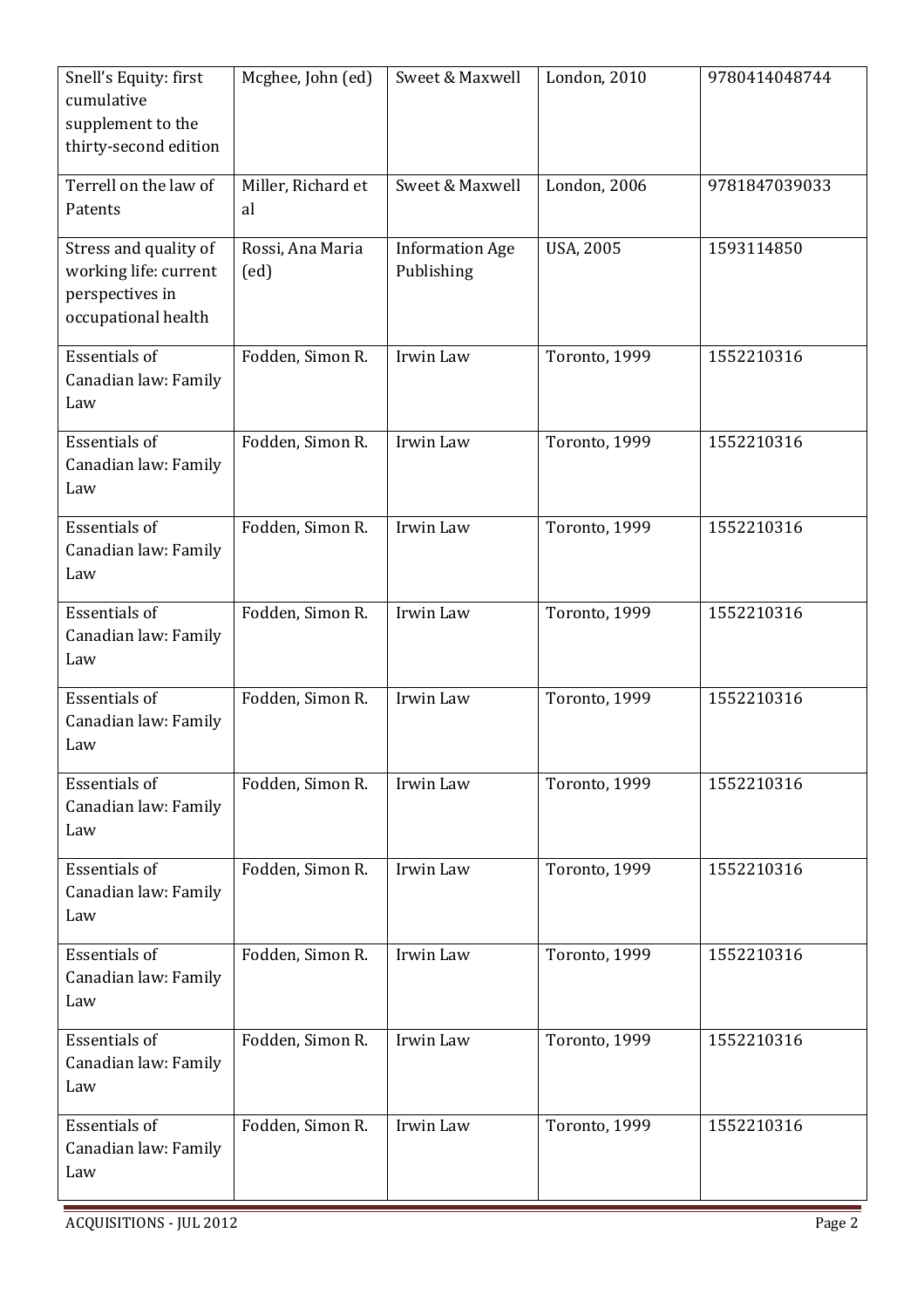| <b>Essentials of</b><br>Canadian law: Family<br>Law | Fodden, Simon R. | Irwin Law             | Toronto, 1999     | 1552210316    |
|-----------------------------------------------------|------------------|-----------------------|-------------------|---------------|
| <b>Essentials of</b><br>Canadian law: Family<br>Law | Fodden, Simon R. | Irwin Law             | Toronto, 1999     | 1552210316    |
| <b>Essentials of</b><br>Canadian law: Family<br>Law | Fodden, Simon R. | Irwin Law             | Toronto, 1999     | 1552210316    |
| Essentials of<br>Canadian law: Family<br>Law        | Fodden, Simon R. | Irwin Law             | Toronto, 1999     | 1552210316    |
| Essentials of<br>Canadian law: Family<br>Law        | Fodden, Simon R. | Irwin Law             | Toronto, 1999     | 1552210316    |
| <b>Essentials of</b><br>Canadian law: Family<br>Law | Fodden, Simon R. | Irwin Law             | Toronto, 1999     | 1552210316    |
| <b>Essentials of</b><br>Canadian law: Family<br>Law | Fodden, Simon R. | Irwin Law             | Toronto, 1999     | 1552210316    |
| <b>Essentials of</b><br>Canadian law: Family<br>Law | Fodden, Simon R. | Irwin Law             | Toronto, 1999     | 1552210316    |
| Essentials of<br>Canadian law: Family<br>Law        | Fodden, Simon R. | Irwin Law             | Toronto, 1999     | 1552210316    |
| <b>Essentials of</b><br>Canadian law: Family<br>Law | Fodden, Simon R. | Irwin Law             | Toronto, 1999     | 1552210316    |
| <b>Essentials of</b><br>Canadian law: Family<br>Law | Fodden, Simon R. | Irwin Law             | Toronto, 1999     | 1552210316    |
| <b>Essentials of</b><br>Canadian law: Family<br>Law | Fodden, Simon R. | Irwin Law             | Toronto, 1999     | 1552210316    |
| Constitutional law                                  | Monahan, Patrick | Irwin Law             | Toronto, 2006     | 1552211282    |
| Media law in<br>Botswana                            | Fombad, Charles  | <b>Wolters Kluwer</b> | Netherlands, 2011 | 9789041134448 |